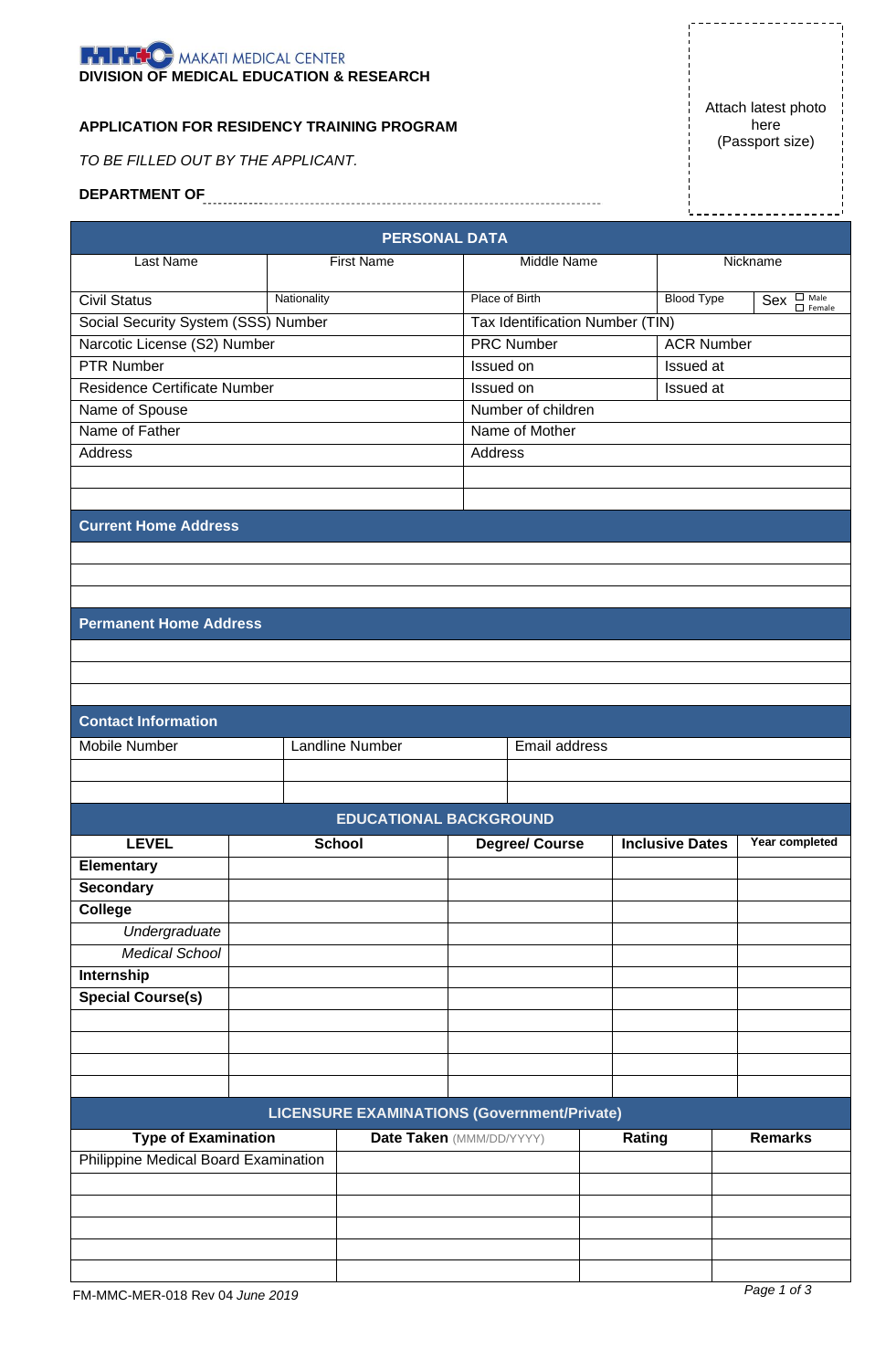|                                             | <b>EMPLOYMENT BACKGROUND</b>                     |               |                              |
|---------------------------------------------|--------------------------------------------------|---------------|------------------------------|
| <b>Inclusive Dates</b>                      |                                                  |               |                              |
| <b>Company / Address</b>                    |                                                  |               |                              |
| <b>Position</b>                             |                                                  |               |                              |
| <b>Reason for Leaving</b>                   |                                                  |               |                              |
| <b>Immediate Superior / Contact Details</b> |                                                  |               |                              |
|                                             |                                                  |               |                              |
| <b>Inclusive Dates</b>                      |                                                  |               |                              |
| <b>Company / Address</b>                    |                                                  |               |                              |
| <b>Position</b>                             |                                                  |               |                              |
| <b>Reason for Leaving</b>                   |                                                  |               |                              |
| <b>Immediate Superior / Contact Details</b> |                                                  |               |                              |
|                                             |                                                  |               |                              |
| <b>Inclusive Dates</b>                      |                                                  |               |                              |
|                                             |                                                  |               |                              |
| <b>Company / Address</b>                    |                                                  |               |                              |
| <b>Position</b>                             |                                                  |               |                              |
| <b>Reason for Leaving</b>                   |                                                  |               |                              |
| <b>Immediate Superior / Contact Details</b> |                                                  |               |                              |
|                                             |                                                  |               |                              |
|                                             | <b>SEMINARS, TRAININGS ATTENDED</b>              |               |                              |
| <b>Nature of Seminar or Training</b>        | <b>Sponsor</b>                                   | <b>Date</b>   | Venue                        |
|                                             |                                                  | (MMM/DD/YYYY) |                              |
|                                             |                                                  |               |                              |
|                                             |                                                  |               |                              |
|                                             |                                                  |               |                              |
|                                             |                                                  |               |                              |
|                                             |                                                  |               |                              |
|                                             |                                                  |               |                              |
|                                             |                                                  |               |                              |
|                                             |                                                  |               |                              |
|                                             |                                                  |               |                              |
|                                             | SCHOLASTIC HONORS, SCHOLARSHIPS, HONOR SOCIETIES |               |                              |
| <b>Nature</b>                               |                                                  |               | Date (MMM/DD/YYYY)           |
|                                             |                                                  |               |                              |
|                                             |                                                  |               |                              |
|                                             |                                                  |               |                              |
|                                             |                                                  |               |                              |
|                                             |                                                  |               |                              |
|                                             |                                                  |               |                              |
|                                             |                                                  |               |                              |
|                                             | <b>ORGANIZATIONS</b>                             |               |                              |
|                                             |                                                  |               |                              |
| <b>School or business/community</b>         | <b>Nature</b>                                    | <b>Place</b>  | <b>Date</b><br>(MMM/DD/YYYY) |
|                                             |                                                  |               |                              |
|                                             |                                                  |               |                              |
|                                             |                                                  |               |                              |
|                                             |                                                  |               |                              |
|                                             |                                                  |               |                              |
|                                             |                                                  |               |                              |
|                                             |                                                  |               |                              |
|                                             | <b>HOBBIES, TALENTS</b>                          |               |                              |
|                                             |                                                  |               |                              |
|                                             |                                                  |               |                              |
|                                             |                                                  |               |                              |
|                                             |                                                  |               |                              |
|                                             |                                                  |               |                              |
|                                             |                                                  |               |                              |
|                                             |                                                  |               |                              |